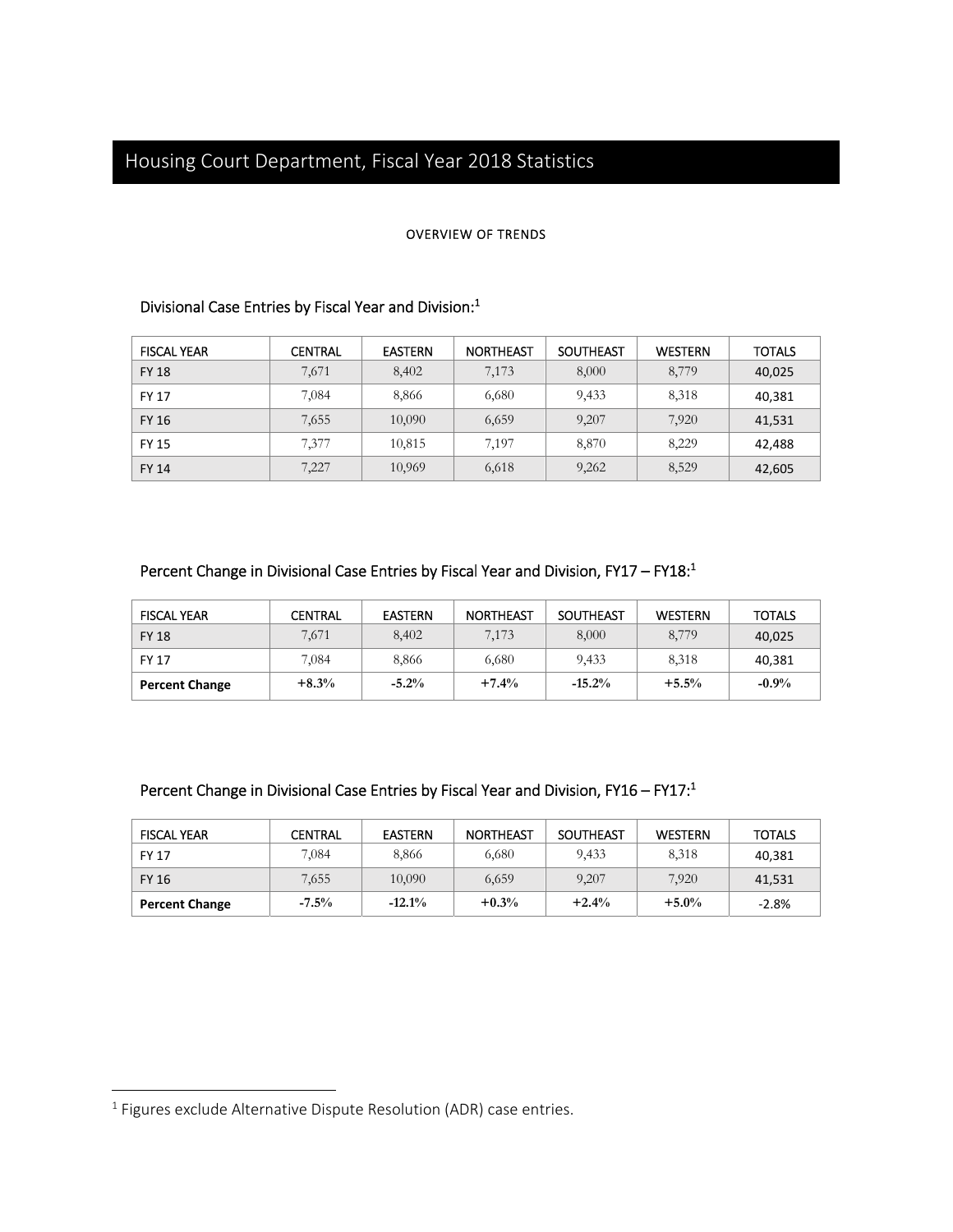#### OVERVIEW OF TRENDS

## Case Entries by Case Type and Fiscal Year:

| <b>CASE TYPE</b>                     | <b>FY 14</b> | <b>FY 15</b> | <b>FY 16</b> | <b>FY 17</b> | <b>FY 18</b> |
|--------------------------------------|--------------|--------------|--------------|--------------|--------------|
| Criminal                             | 1,483        | 1,115        | 1,254        | 1,002        | 744          |
| Civil                                | 4,647        | 4,780        | 4,893        | 4,514        | 4,226        |
| Probable Cause                       | 3,089        | 2,741        | 3,072        | 2,386        | 1,773        |
| <b>Small Claims</b>                  | 1,566        | 1,493        | 1,265        | 1,571        | 1,152        |
| <b>Summary Process</b>               | 28,232       | 28,062       | 27,487       | 27,936       | 29,684       |
| <b>Supplementary Process</b>         | 134          | 97           | 90           | 87           | 91           |
| Search Warrants/ Utility<br>Warrants | 1,374        | 1,668        | 1,131        | 1,174        | 1,535        |
| <b>Tickets</b>                       | 2,080        | 2,532        | 2,339        | 1,711        | 820          |
| Subtotal                             | 42,605       | 42,488       | 41,531       | 40,381       | 40,025       |
|                                      |              |              |              |              |              |
| <b>ADR</b>                           | 21,849       | 22,448       | 21,243       | 21,503       | 21,396       |
| <b>TOTAL</b>                         | 64,454       | 64,936       | 62,774       | 61,884       | 61,421       |

## Summary Process Entries by Fiscal Year and Division:

| <b>FISCAL YEAR</b> | <b>CENTRAL</b> | <b>EASTERN</b> | <b>NORTHEAST</b> | <b>SOUTHEAST</b> | <b>WESTERN</b> | <b>TOTALS</b> |
|--------------------|----------------|----------------|------------------|------------------|----------------|---------------|
| <b>FY 18</b>       | 5,855          | 5,809          | 6,230            | 6,052            | 5,738          | 29,684        |
| <b>FY 17</b>       | 5,206          | 5,318          | 5,692            | 6,099            | 5,621          | 27,936        |
| <b>FY 16</b>       | 5,342          | 5,251          | 5,466            | 6,091            | 5,337          | 27,487        |
| <b>FY 15</b>       | 5,465          | 5,578          | 5,724            | 6,038            | 5,257          | 28,062        |
| <b>FY 14</b>       | 5,465          | 5,502          | 5,278            | 6,245            | 5,742          | 28,232        |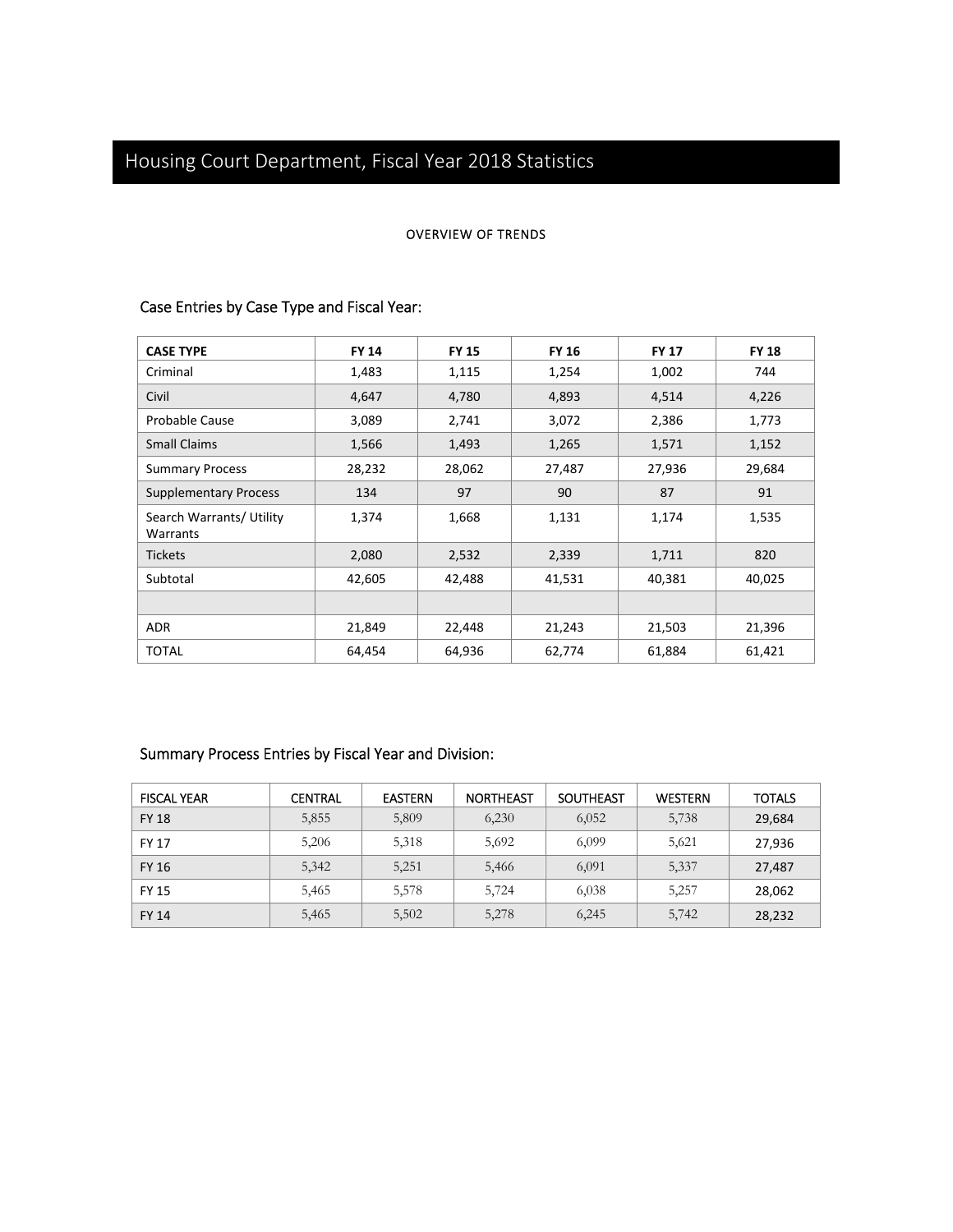#### OVERVIEW OF TRENDS

## Percent Change in Summary Process Entries by Fiscal Year and Division, FY17 to FY18:

| <b>FISCAL YEAR</b>    | CENTRAL  | <b>EASTERN</b> | <b>NORTHEAST</b> | SOUTHEAST | <b>WESTERN</b> | <b>TOTALS</b> |
|-----------------------|----------|----------------|------------------|-----------|----------------|---------------|
| <b>FY 18</b>          | 5,855    | 5,809          | 6.230            | 6,052     | 5,738          | 29,684        |
| <b>FY 17</b>          | 5,206    | 5,318          | 5,692            | 6,099     | 5,621          | 27,936        |
| <b>Percent Change</b> | $+12.5%$ | $+9.2%$        | $+9.5%$          | $-.0.8%$  | $+2.1%$        | $+6.3%$       |

#### Percent Change in Summary Process Entries by Fiscal Year and Division, FY16 to FY17:

| <b>FISCAL YEAR</b>    | <b>CENTRAL</b> | <b>EASTERN</b> | <b>NORTHEAST</b> | SOUTHEAST | <b>WESTERN</b> | <b>TOTALS</b> |
|-----------------------|----------------|----------------|------------------|-----------|----------------|---------------|
| <b>FY 17</b>          | 5,206          | 5,318          | 5,692            | 6.099     | 5.621          | 27,936        |
| FY 16                 | 5,342          | 5,251          | 5,466            | 6,091     | 5,337          | 27.487        |
| <b>Percent Change</b> | $-2.5\%$       | $+1.3%$        | $+4.1%$          | $+0.1%$   | $+5.3%$        | $+1.6%$       |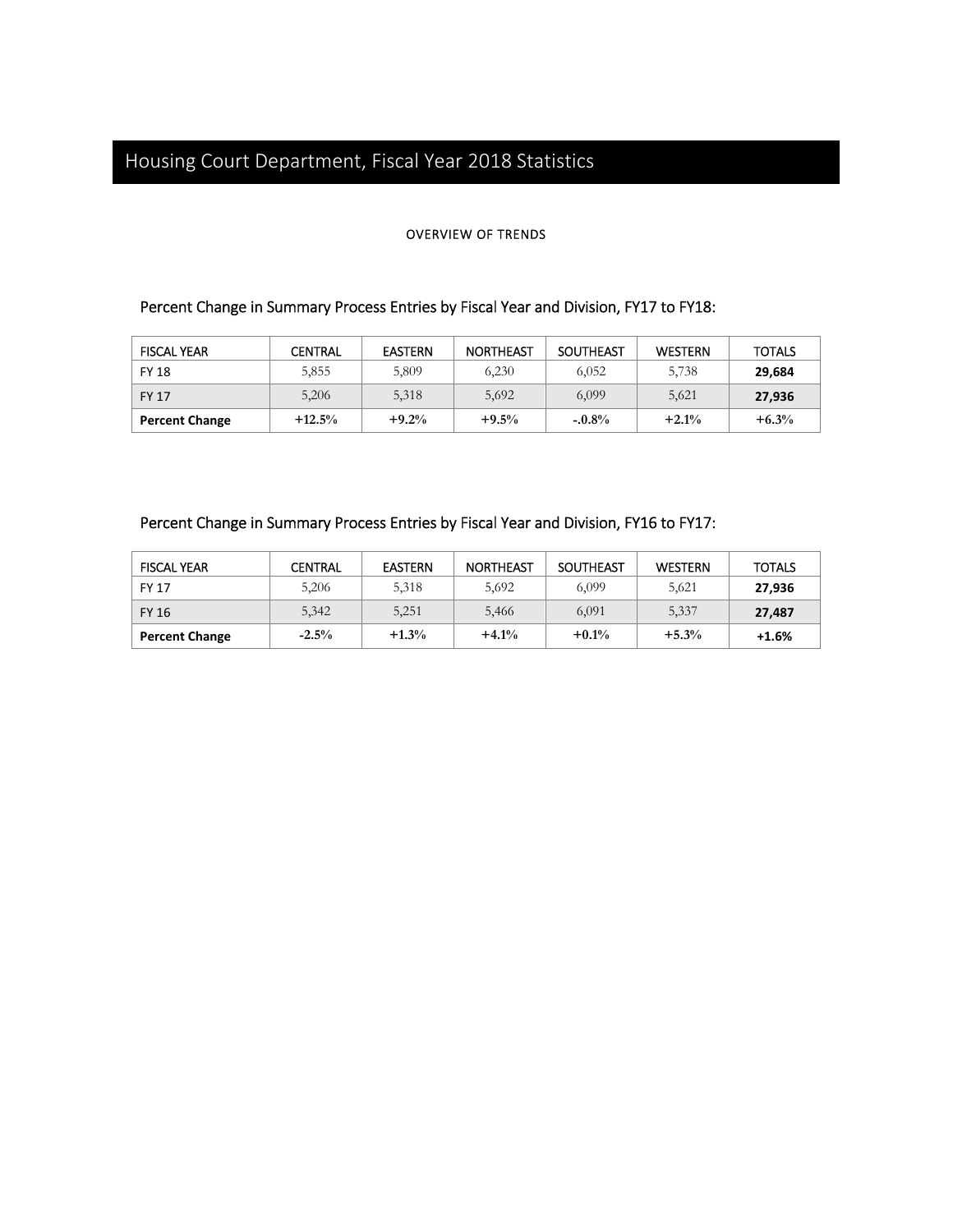#### OVERVIEW OF TRENDS

| <b>FISCAL YEAR</b> | <b>CENTRAL</b> | <b>EASTERN</b> | <b>NORTHEAST</b> | <b>SOUTHEAST</b> | <b>WESTERN</b> | <b>TOTALS</b> |
|--------------------|----------------|----------------|------------------|------------------|----------------|---------------|
| <b>FY 18</b>       |                |                |                  |                  |                |               |
| Probable Cause     | 290            | 791            | 177              | 452              | 63             | 1,773         |
| <b>Tickets</b>     | 39             | 348            | $\overline{2}$   | 356              | 75             | 820           |
| <b>TOTAL</b>       | 329            | 1,139          | 179              | 808              | 138            | 2,593         |
|                    |                |                |                  |                  |                |               |
| <b>FY 17</b>       |                |                |                  |                  |                |               |
| Probable Cause     | 320            | 1,004          | 251              | 707              | 104            | 2,386         |
| <b>Tickets</b>     | 49             | 877            | 63               | 629              | 93             | 1,711         |
| <b>TOTAL</b>       | 369            | 1,881          | 314              | 1,336            | 197            | 4,097         |
|                    |                |                |                  |                  |                |               |
|                    |                |                |                  |                  |                |               |
| <b>FY 16</b>       |                |                |                  |                  |                |               |
| Probable Cause     | 573            | 1,157          | 344              | 856              | 142            | 3,072         |
| <b>Tickets</b>     | 35             | 1,679          | 103              | 443              | 79             | 2,339         |
| <b>TOTAL</b>       | 608            | 2,836          | 447              | 1,299            | 221            | 5,411         |

## Code Enforcement ‐ Probable Cause and Ticket Entries by Fiscal Year and Division: